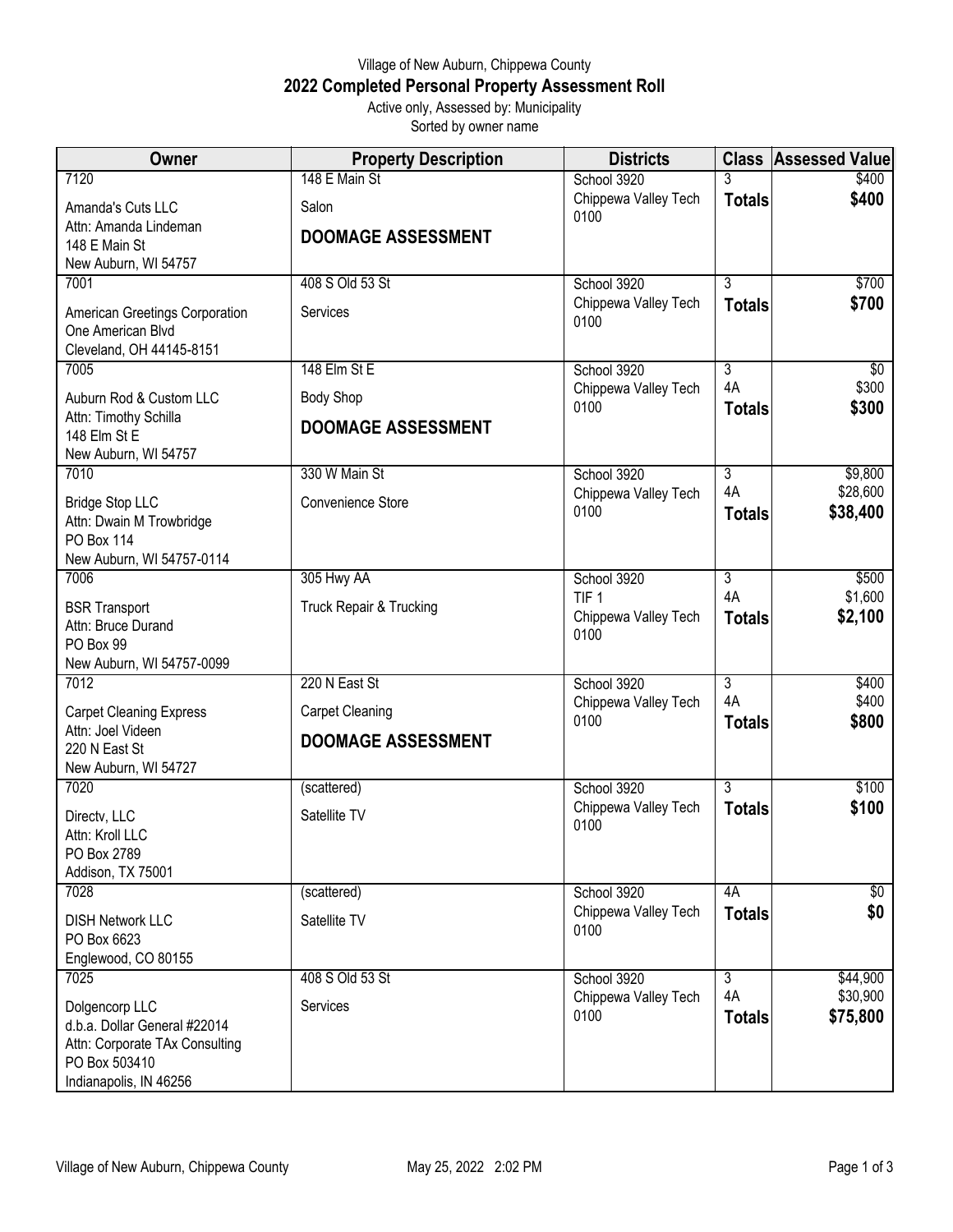| Owner                                           | <b>Property Description</b> | <b>Districts</b>                    |                     | <b>Class Assessed Value</b> |
|-------------------------------------------------|-----------------------------|-------------------------------------|---------------------|-----------------------------|
| 7030                                            | (scattered)                 | School 3920                         |                     | \$1,000                     |
| Donivan's Vending Services Inc                  | Vending                     | Chippewa Valley Tech<br>0100        | <b>Totals</b>       | \$1,000                     |
| 905 Addison Ave                                 | <b>DOOMAGE ASSESSMENT</b>   |                                     |                     |                             |
| Eau Claire, WI 54703                            |                             |                                     | 4A                  |                             |
| 7037                                            | 502 Dell St W               | School 3920<br>Chippewa Valley Tech | <b>Totals</b>       | \$500<br>\$500              |
| Goodremote Enterprises                          | Storage                     | 0100                                |                     |                             |
| PO Box 133<br>New Auburn, WI 54757              | <b>DOOMAGE ASSESSMENT</b>   |                                     |                     |                             |
| 7040                                            | (scattered)                 | School 3920                         | 3                   | \$4,200                     |
| Grayhawk Leasing LLC                            | Leasing                     | Chippewa Valley Tech                | <b>Totals</b>       | \$4,200                     |
| 1412 Main St Ste 1500                           |                             | 0100                                |                     |                             |
| Dallas, TX 75202                                |                             |                                     |                     |                             |
| 7042                                            | (scattered)                 | School 3920                         | $\overline{3}$      | \$1,700                     |
| Great Lakes Coca-Cola Distribution LLC          | Services                    | Chippewa Valley Tech<br>0100        | <b>Totals</b>       | \$1,700                     |
| 6250 N River Rd Ste 9000                        |                             |                                     |                     |                             |
| Rosemont, IL 60018                              |                             |                                     |                     |                             |
| 7041                                            | (scattered)                 | School 3920<br>Chippewa Valley Tech | 3<br><b>Totals</b>  | \$1,400<br>\$1,400          |
| GreatAmerica Financial Services Corp            | Leasing                     | 0100                                |                     |                             |
| 625 1st St SE<br>Cedar Rapids, IA 52401         |                             |                                     |                     |                             |
| $2022 - 1$                                      | 208 N Old 53 St             | School 3920                         | $\overline{3}$      | \$400                       |
| <b>Health Nutrition LLC</b>                     | Services                    | Chippewa Valley Tech                | 4A<br><b>Totals</b> | \$400<br>\$800              |
| d.b.a. The Shack                                |                             | 0100                                |                     |                             |
| Attn: Rebbeca Bischel                           | <b>DOOMAGE ASSESSMENT</b>   |                                     |                     |                             |
| 208 N Old 53 St                                 |                             |                                     |                     |                             |
| New Auburn, WI 54757<br>7065                    | 328 N Old 53 St             | School 3920                         | $\overline{3}$      | \$800                       |
|                                                 |                             | Chippewa Valley Tech                | 4A                  | \$400                       |
| Old 53 Bar & Grill, LLC<br>Attn: Sheri Eslinger | Bar & Grill                 | 0100                                | <b>Totals</b>       | \$1,200                     |
| 328 N Old 53 St                                 | <b>DOOMAGE ASSESSMENT</b>   |                                     |                     |                             |
| New Auburn, WI 54727                            |                             |                                     |                     |                             |
| 7060                                            | 112 Main St E               | School 3920                         | 3                   | \$100                       |
| Quadient Inc                                    | Services                    | Chippewa Valley Tech<br>0100        | <b>Totals</b>       | \$100                       |
| Attn: Tax Dept                                  |                             |                                     |                     |                             |
| 478 Wheelers Farms Rd<br>Milford, CT 06461      |                             |                                     |                     |                             |
| 2022-2                                          | 112 E Main St               | School 3920                         | 3                   | \$2,400                     |
|                                                 | Services                    | Chippewa Valley Tech                | <b>Totals</b>       | \$2,400                     |
| Quadient Leasing USA, Inc.<br>Attn: Tax Dept    |                             | 0100                                |                     |                             |
| 478 Wheelers Farms Rd                           |                             |                                     |                     |                             |
| Milford, CT 06461                               |                             |                                     |                     |                             |
| 7083                                            | 327 Old 53 St N             | School 3920                         | 4A                  | \$500                       |
| Red Cedar Honey Farms                           | Honey                       | Chippewa Valley Tech<br>0100        | <b>Totals</b>       | \$500                       |
| Attn: Patrick Young                             | <b>DOOMAGE ASSESSMENT</b>   |                                     |                     |                             |
| PO Box 92<br>Sand Creek, WI 54765-0092          |                             |                                     |                     |                             |
| 7008                                            | 210 W Tarr Rd               | School 3920                         | $\overline{3}$      | \$3,200                     |
| S & J Storage LLC                               | Services                    | Chippewa Valley Tech                | 4A                  | \$400                       |
| 420 N 13th St                                   |                             | 0100                                | <b>Totals</b>       | \$3,600                     |
| Cameron, WI 54822                               | <b>DOOMAGE ASSESSMENT</b>   |                                     |                     |                             |